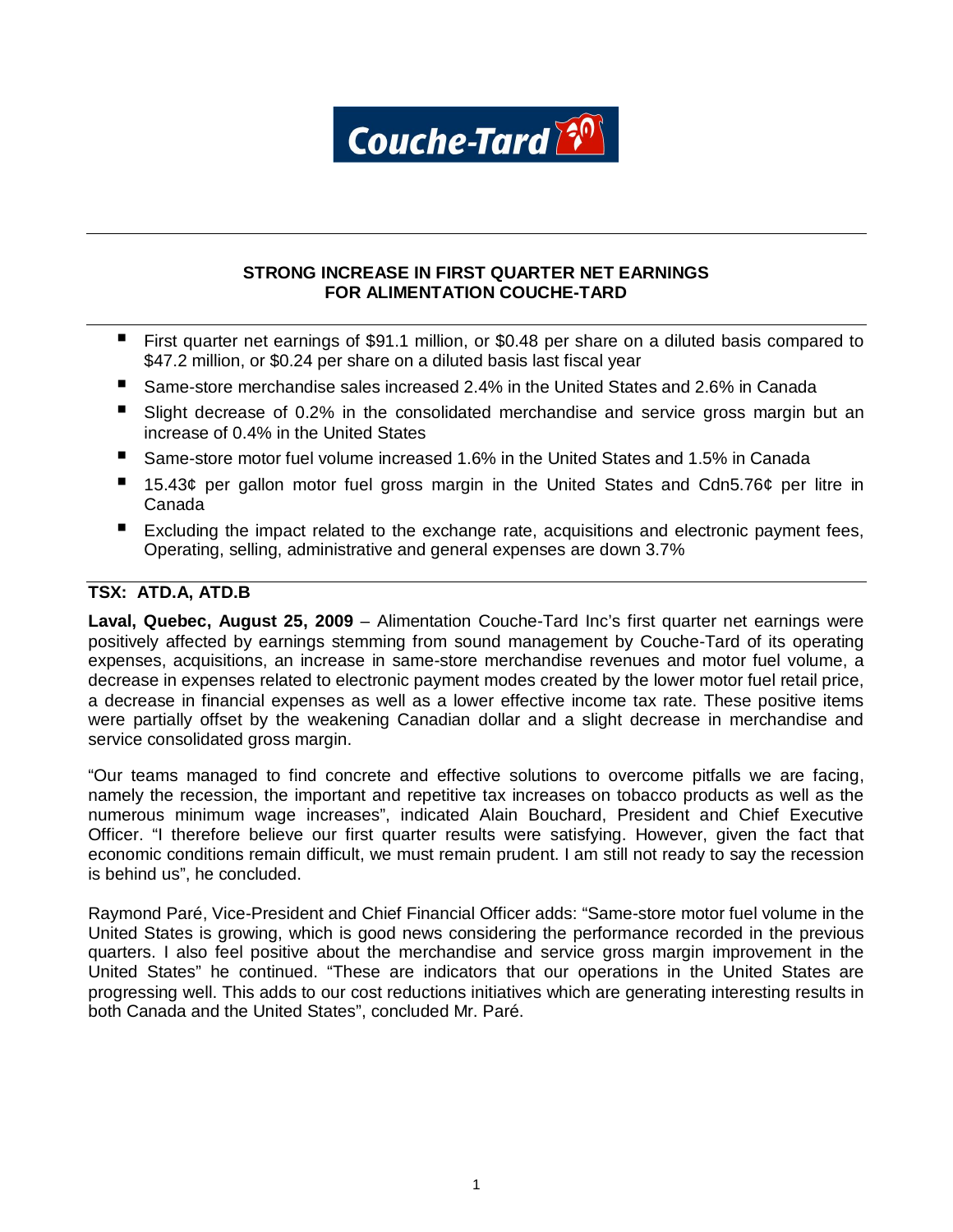# **Highlights of the First Quarter of Fiscal 2010**

## **Growth of the Store Network**

|                                       | 12-week period ended July 19, 2009 |                          |       |  |  |
|---------------------------------------|------------------------------------|--------------------------|-------|--|--|
|                                       | Company-operated<br>stores         | <b>Affiliated stores</b> | Total |  |  |
| Number of stores, beginning of period | 4,395                              | 1,048                    | 5,443 |  |  |
| Acquisitions                          | 44                                 | 444                      | 488   |  |  |
| Openings / constructions / additions  | 5                                  | 10                       | 15    |  |  |
| Closures / withdrawals                | (30)                               | (10)                     | (40)  |  |  |
| Number of stores, end of period       | 4,414                              | 1.492                    | 5,906 |  |  |

**Business acquisitions** During the first quarter of fiscal 2010, Couche-Tard made the following acquisitions:

- On May 28, 2009: acquisition of 43 company-operated stores in Phoenix, Arizona, United States from ExxonMobil Corporation (ExxonMobil). Out of the 43 sites, Couche-Tard owns the land for 33 sites and 34 buildings, the remaining of which are operated under lease agreements. Pursuant to the same transaction, ExxonMobil also transferred to Couche-Tard the "*On the Run*" trademark rights in the United States as well as 444 franchised stores operating under this trademark in the United States;
- During the quarter, Couche-Tard also acquired one other store through a distinct transaction.

**Dividends** On August 25, 2009, the Company's Board of Directors declared a quarterly dividend of Cdn\$0.035 per share for the first quarter of fiscal 2010 to shareholders on record as at September 3, 2009, and approved its payment for September 14, 2009. This is an eligible dividend within the meaning of the *Income Tax Act* of Canada*.*

### **Share repurchase programs**

1) Program effective August 8, 2008, which expired August 7, 2009

During the first quarter of fiscal 2010, under this program, Couche-Tard repurchased 2,300 Class A multiple voting shares at an average cost of Cdn\$13.19 and 2,445,700 Class B subordinate voting shares at an average cost of Cdn\$13.20. On a cumulative basis since the implementation of this program, Couche-Tard has repurchased a total of 17,600 Class A multiple voting shares at an average cost of Cdn\$13.18 and 9,929,100 Class B subordinate voting shares at an average cost of Cdn\$13.07.

2) Program effective August 10, 2009, expiring at the latest on August 9, 2010

Subsequent to the end of the first quarter of fiscal 2010 – on August 10, 2009 – Couche-Tard implemented a new share repurchase program in replacement of the program which had expired August 7, 2009. This new program allows the Company to repurchase up to 2,685,370 of the 53,707,412 Class A multiple voting shares and up to 12,857,284 of the 128,572,846 Class B subordinate voting shares issued and outstanding as at July 24, 2009 (representing 5.0% of the Class A multiple voting shares issued and outstanding and 10.0% of the Class B subordinate voting shares of the public float, as defined by applicable rules, as at that date, respectively). In accordance with the Toronto Stock Exchange requirements, Couche-Tard can repurchase a daily maximum of 1,000 Class A multiple voting shares and 107,717 Class B subordinate voting shares. When making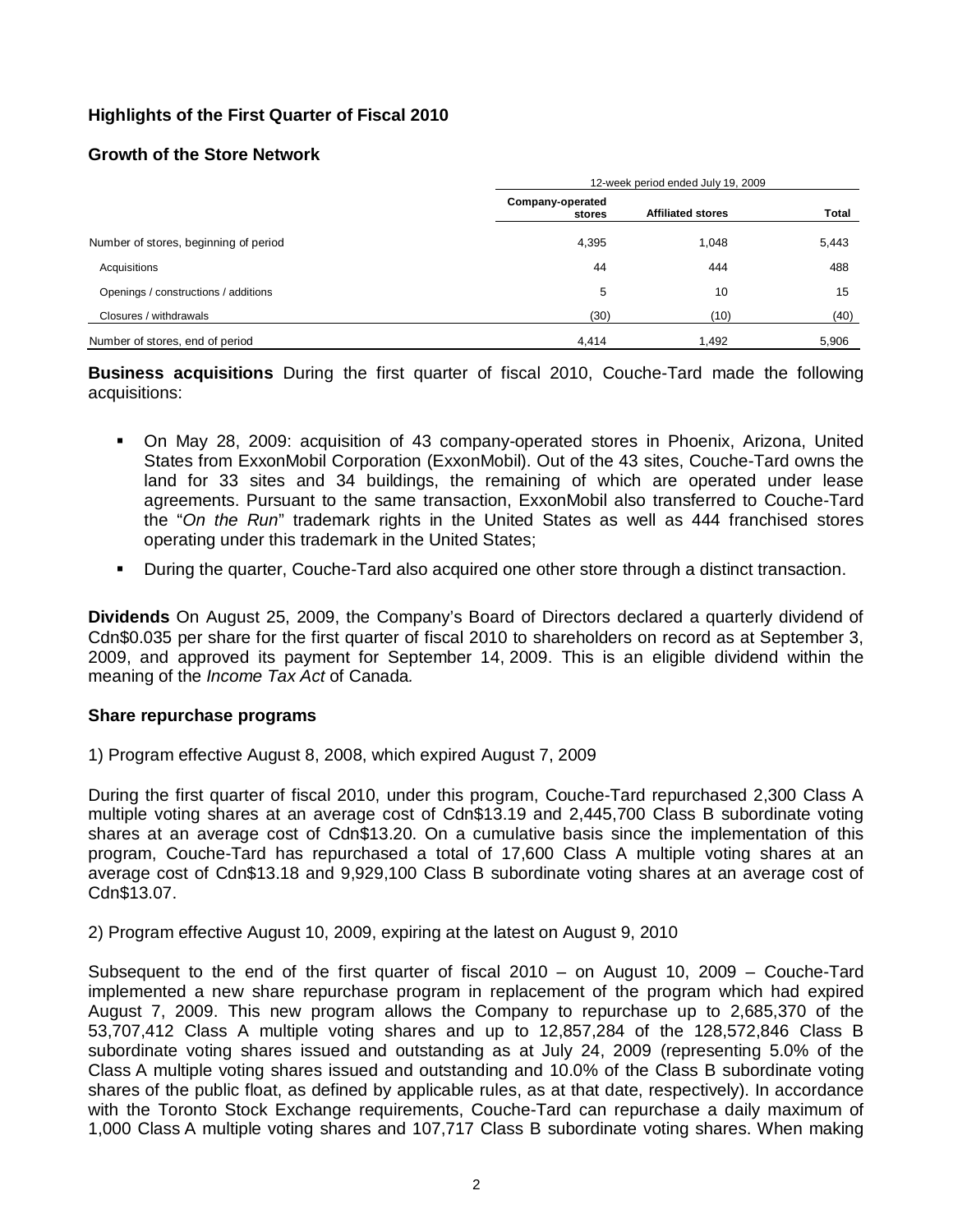such repurchases, the number of Class A multiple voting shares and of Class B subordinate voting shares in circulation is reduced and the proportionate interest of all remaining shareholders in the Company's share capital is increased on a pro rata basis. The share repurchase period will end no later than August 9, 2010. All shares repurchased under the share repurchase program are cancelled upon repurchase.

**Phantom Stock Unit Plan** On May 1<sup>st</sup>, 2009, in replacement of a large portion of the stock option plan already in place since many years, Couche-Tard adopted a Phantom Stock Unit Plan (the ''Plan'') for the benefit of its officers and key employees. The new Plan's objective is to better align officers' and key employees' compensation with the Company's performance against its peers. The Plan is antidilutive since it can only be settled in cash. Payment to beneficiaries of the Plan is namely conditional to the achievement by the Company of certain performance objectives compared to certain of its competitors. Couche-Tard does not believe that the new Plan will have a significant impact on its net earnings compared to the replaced portion of the stock option plan.

Moreover, in order to reduce the risk associated with fluctuations of the fair value of the Company's shares created by the implementation of the new Plan, Couche-Tard entered into a financial agreement with a bank which includes a derivative instrument.

For more details on the new Plan and the financial agreement, please refer to Note 6 of Couche-Tard's first quarter of fiscal 2010 consolidated financial statements.

### **Exchange Rate Data**

The Company's US dollar reporting provides more relevant information given the predominance of its operations in the United States and its US dollar denominated debt.

The following table presents relevant exchange rates information based upon the Bank of Canada closing rates expressed as US dollars per Cdn\$1.00:

|                        | 12-week periods ended |               |
|------------------------|-----------------------|---------------|
|                        | July 19, 2009         | July 20, 2008 |
| Average for period (1) | 0.8734                | 0.9910        |
| Period end             | 0.8961                | 0.9943        |
|                        |                       |               |

<sup>(1)</sup> Calculated by taking the average of the closing exchange rates of each day in the applicable period.

As the Company uses the US dollar as its reporting currency, in its consolidated financial statements and in the present press release, unless indicated otherwise, results from Canadian and corporate operations are translated into US dollars using the average rate for the period. Variances and explanations related to variations in the foreign exchange rate and the volatility of the Canadian dollar which are discussed in the present press release are therefore related to the translation in US dollars of Canadian and corporate operations results and do not have a true economic impact on Couche-Tard's performance since most of its consolidated revenues and expenses are received or denominated in the functional currency of the markets in which it does business. Accordingly, the Company's sensitivity to variations in foreign exchange rates is economically limited.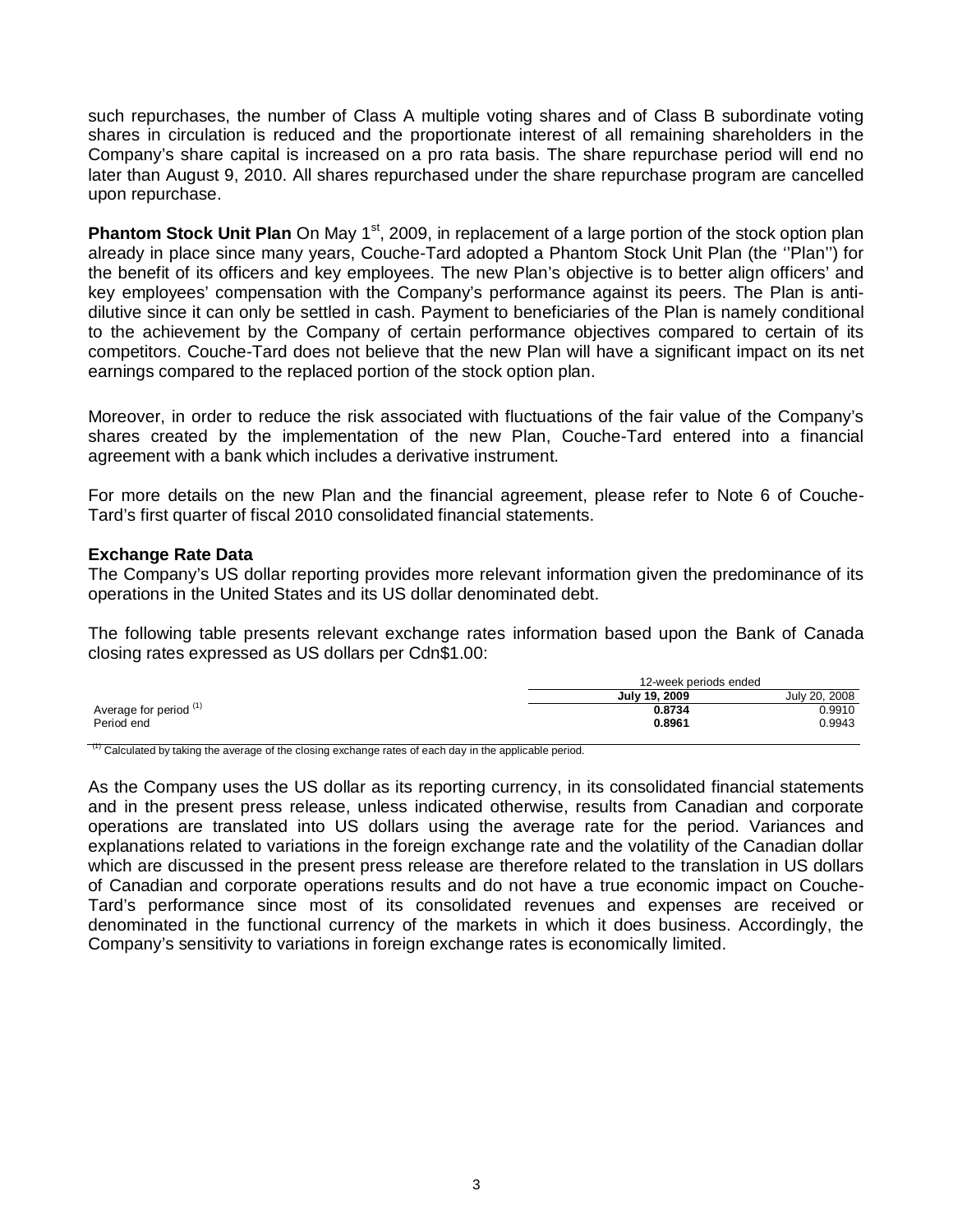## **Selected Consolidated Financial Information**

The following table highlights certain information regarding Couche-Tard's operations for the 12-week periods ended July 19, 2009 and July 20, 2008:

| (In millions of US dollars, unless otherwise stated)                     | 12-week periods ended |                |              |
|--------------------------------------------------------------------------|-----------------------|----------------|--------------|
|                                                                          | July 19, 2009         | July 20, 2008  | Variation %  |
| <b>Statement of Operations Data:</b>                                     |                       |                |              |
| Merchandise and service revenues (1):                                    |                       |                |              |
| <b>United States</b>                                                     | 953.7                 | 857.8          | 11.2         |
| Canada                                                                   | 437.1                 | 444.2          | (1.6)        |
| Total merchandise and service revenues                                   | 1,390.8               | 1,302.0        | 6,8          |
| Motor fuel revenues:                                                     |                       |                |              |
| <b>United States</b>                                                     | 1,911.5               | 2,622.5        | (27.1)       |
| Canada                                                                   | 372.8                 | 394.5          | (5.5)        |
| Total motor fuel revenues                                                | 2,284.3               | 3,017.0        | (24.3)       |
| <b>Total revenues</b>                                                    | 3,675.1               | 4,319,0        | (14.9)       |
| Merchandise and service gross profit (1):                                |                       |                |              |
| <b>United States</b>                                                     | 312.7                 | 277.9          | 12.5         |
| Canada                                                                   | 149.3                 | 157.5          | (5,2)        |
| Total merchandise and service gross profit                               | 462.0                 | 435.4          | 6.1          |
| Motor fuel gross profit:                                                 |                       |                |              |
| <b>United States</b>                                                     | 119.4                 | 101.0          | 18.2         |
| Canada                                                                   | 28.0                  | 21.7           | 29.0         |
| Total motor fuel gross profit                                            | 147.4                 | 122.7          | 20.1         |
| <b>Total gross profit</b>                                                | 609.4                 | 558.1          | 9.2          |
| Operating, selling, administrative and general expenses                  | 431.0                 | 423.1          | 1.9          |
| Depreciation and amortization of property and equipment and other assets | 45.0                  | 42.9           | 4.9          |
| <b>Operating income</b>                                                  | 133.4                 | 92.1           | 44.8         |
| <b>Net earnings</b>                                                      | 91.1                  | 47.2           | 93.0         |
| <b>Other Operating Data:</b>                                             |                       |                |              |
| Merchandise and service gross margin (1):                                |                       |                |              |
| Consolidated                                                             | 33.2%                 | 33.4%          | (0.2)        |
| <b>United States</b>                                                     | 32.8%                 | 32.4%          | 0.4          |
| Canada                                                                   | 34.2%                 | 35.5%          | (1.3)        |
| Growth (decrease) of same-store merchandise revenues (2)(3).             |                       |                |              |
| <b>United States</b>                                                     | 2.4%                  | 0.0%           |              |
| Canada                                                                   | 2.6%                  | (0.7%          |              |
| Motor fuel gross margin (3):                                             |                       |                |              |
| United States (cents per gallon)                                         | 15.43                 | 15.55          | (0.8)        |
| Canada (Cdn cents per litre)                                             | 5.76                  | 5.53           | 4.2          |
| Volume of motor fuel sold (4).                                           |                       |                |              |
| United States (millions of gallons)                                      | 800.5                 | 675.6          | 18.5         |
| Canada (millions of litres)                                              | 555.5                 | 395.9          | 40.3         |
| Growth (decrease) of same-store motor fuel volume (3):                   |                       |                |              |
| <b>United States</b>                                                     | 1.6%                  | $(4.5\%)$      |              |
| Canada                                                                   | 1.5%                  | 2.8%           |              |
| Per Share Data:                                                          |                       |                |              |
| Basic net earnings per share (dollars per action)                        | 0.49                  | 0.24           | 104.2        |
| Diluted net earnings per share (dollars per action)                      | 0.48                  | 0.24           | 100.0        |
|                                                                          |                       |                |              |
|                                                                          | July 19, 2009         | April 26, 2009 | Variation \$ |
| <b>Balance Sheet Data:</b>                                               |                       |                |              |
| <b>Total assets</b>                                                      | 3,430.9               | 3,255.9        | 175.0        |
| Interest-bearing debt                                                    | 779.6                 | 749.2          | 30.4         |
| Shareholders' equity                                                     | 1,411.2               | 1,326.0        | 85.2         |
| Ratios:<br>Net interest-bearing debt/total capitalization <sup>(5)</sup> | 0.30:1                | 0.30:1         |              |
| Net interest-bearing debt/EBITDA <sup>(6)</sup>                          | $0.96:1^{(7)}$        | 0.98:1         |              |
|                                                                          |                       |                |              |

1. Includes other revenues derived from franchise fees, royalties and rebates on some purchases by franchisees and licensees<br>
2. Does not include services and other revenues (as described in footnote 1 above). Growth in Ca

2. Does not include services and other revenues (as described in footnote 1 above). Growth in Canada is calculated based on Canadian dollars.

3. For company-operated stores only.<br>4. Includes volume of franchisees and<br>5. This ratio is presented for information

Includes volume of franchisees and dealers.<br>This ratio is presented for information purposes only and represents a measure of financial condition used especially in financial circles. It represents the following calculatio 5. This ratio is presented for information purposes only and represents a measure of financial condition used especially in financial circles. It represents the following calculation: long-<br>term interest-bearing debt, net

6. This ratio is presented for information purposes only and represents a measure of financial condition used especially in financial circles. It represents the following calculation: long-<br>term interest-bearing debt, net

7. This ratio was standardized over a period of one year. It includes the results of the first quarter of the fiscal year which will end April 25, 2010 as well as the second, third and fourth<br>quarters of the year ended Apr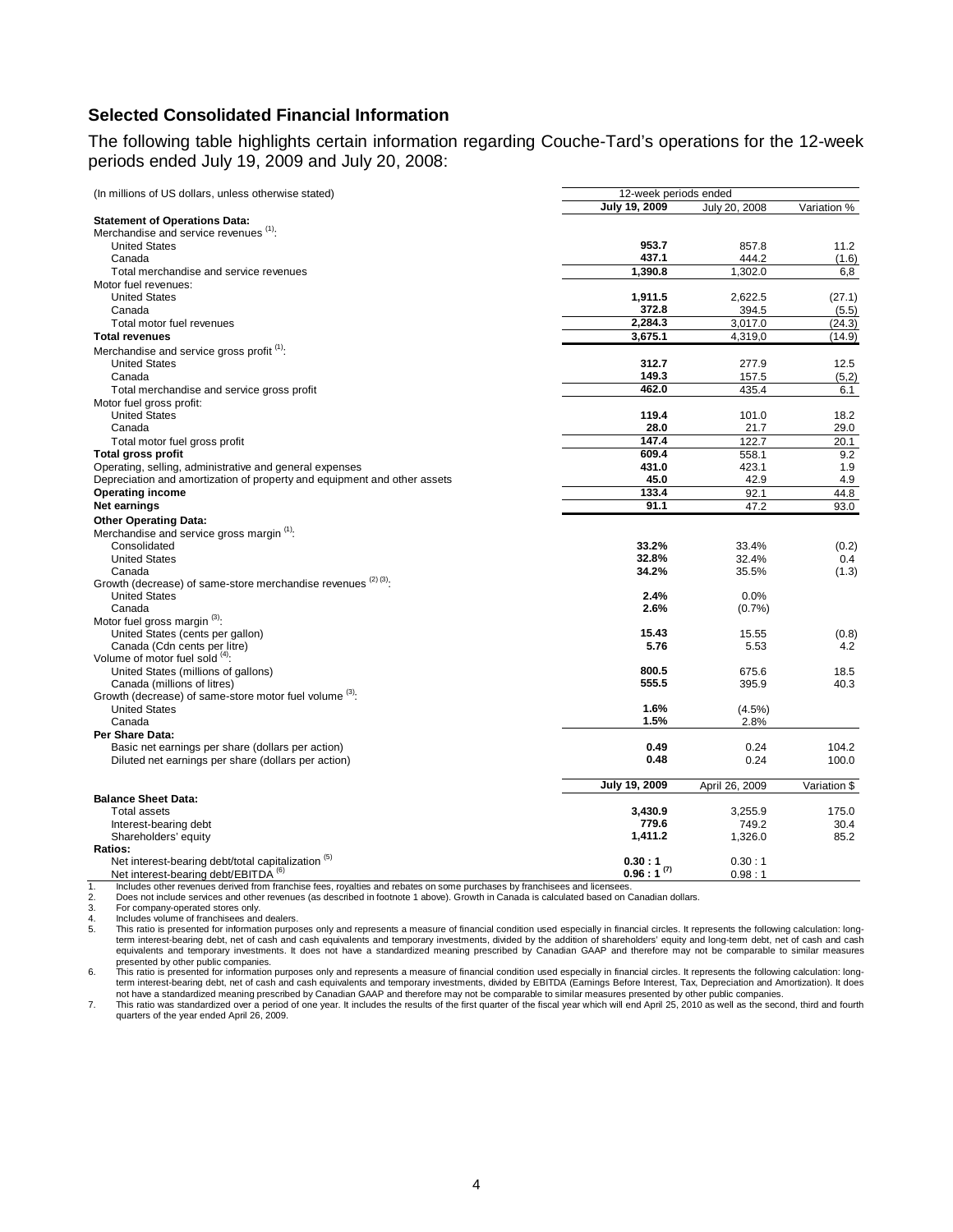## **Operating Results**

**Revenues** amounted to \$3.7 billion in the first quarter of fiscal 2010, down \$643.9 million, a decrease of 14.9 % compared to the first quarter of fiscal 2009. The decline is chiefly the result of a \$1.1 billion decrease in motor fuel revenues resulting from a lower sale price and an adverse impact of \$100.0 million from the weakening Canadian dollar. These factors contributing to the decrease were partially offset by a \$471.0 million increase generated by acquisitions as well as by the growth of same-store merchandise revenues and motor fuel volume in both the United States and Canada.

More specifically, the growth of **merchandise and service revenues** for the first quarter of fiscal 2010 was \$88.8 million, an increase of 6.8% compared to the same period last fiscal year, of which \$117.0 million was generated by acquisitions, partially offset by a \$53.0 million related to the depreciation of the Canadian dollar against its U.S. counterpart. Regarding internal growth, as measured by the growth in same-store merchandise revenues, it rose by 2.4% in the United States, mainly because of the increase in tobacco products retail prices following the increases in taxes on these products. As for the Canadian market, the increase in same-store merchandise revenues was 2.6%.

**Motor fuel revenues** decreased by \$732.7 million or 24.3% in the first quarter of fiscal 2010. The lower average retail price at the pump in the United Stated and Canada created a drop in revenues of \$1.1 billion, as shown in the following table, beginning with the second quarter of the fiscal year ended April 26, 2009:

| Quarter                               | n <sup>nc</sup> | <sub>o</sub> rd |        | ⊿ St   | Weighted<br>average |
|---------------------------------------|-----------------|-----------------|--------|--------|---------------------|
| 52-week period ended July 19, 2009    |                 |                 |        |        |                     |
| United States (US dollars per gallon) | 3.67            | 2.00            | 1.95   | 2.41   | 2.46                |
| Canada (Cdn cents per litre)          | 114.37          | 78.05           | 78.67  | 88.80  | 89.31               |
| 52-week period ended July 20, 2008    |                 |                 |        |        |                     |
| United States (US dollars per gallon) | 2.73            | 2.96            | 3.22   | 3.91   | 3.18                |
| Canada (Cdn cents per litre)          | 92.35           | 95.92           | 103.69 | 122.66 | 103.25              |

Acquisitions contributed 141.0 million additional gallons in the first quarter, or \$361.0 million in revenues, partially offset by the depreciation of the Canadian dollar against its U.S. counterpart, resulting in a decrease in revenues of \$47.0 million. As for the growth in same-store motor fuel volume, it was 1.6% in the United States and 1.5% in Canada. The performance in the United States is a nice improvement over the previous four quarters which had posted important same-store volume decreases because of the harsh economic conditions.

The **merchandise and service gross margin** fell slightly by 0.2% in the first quarter of fiscal 2010 from 33.4% during the same period in fiscal 2009. In the United States, despite additional tax increases on tobacco products on July  $1<sup>st</sup>$ , 2009 in Florida and Mississippi – which add to the significant federal tax increase that became effective April  $1<sup>st</sup>$ , 2009 – the gross margin was 32.8%, an increase from 32.4% the previous year. As for Canada, margin fell to 34.2%, a 1.3% decrease. However, it has to be noted that in the first quarter of fiscal 2009, the margin was unusually high since it had benefited from adjustments related to obligations towards dealers in the Western Canada division as well as from retroactive adjustments to certain suppliers rebates. Excluding these nonrecurring items, for the first quarter of fiscal 2009, the margin would have been 35.0% in Canada and 33.3 % on a consolidated basis. In addition, in both the United States and Canada, gross margin reflects Couche-Tard's merchandising strategy in tune with market competitiveness and economic conditions within each market and the fact that some recent acquisitions posted a lower gross margin than the existing network thereby lowering the overall gross margin. This latter situation should improve as integration and improved supply terms strategies are implemented.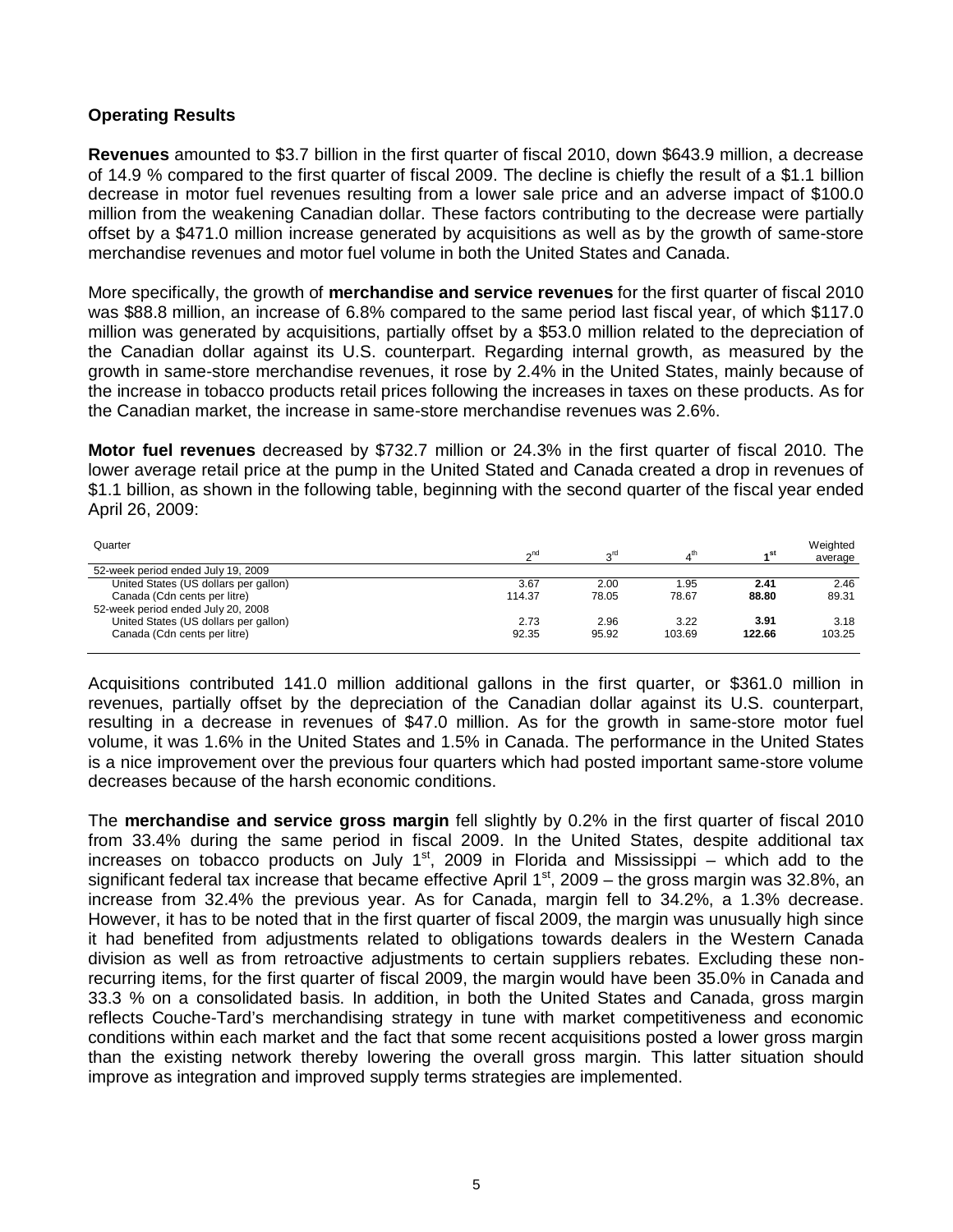During the first quarter, the **motor fuel gross margin** for company-operated stores in the United States decreased by 0.12¢ per gallon, from 15.55¢ per gallon last year to 15.43¢ per gallon this year. In Canada, the margin rose, reaching Cdn5.76¢ per litre compared with Cdn5.53¢ per litre in the first quarter of fiscal 2009. The motor fuel gross margin of Couche-Tard's company-operated stores in the United States as well as the impact of expenses related to electronic payment modes for the last eight quarters, beginning with the second quarter of the fiscal year ended April 26, 2009 were as follows:

| (US cents per gallon)                                            |                 |                 |                 |                 | Weighted |
|------------------------------------------------------------------|-----------------|-----------------|-----------------|-----------------|----------|
| Quarter                                                          | n <sup>nc</sup> | <sub>o</sub> rd | 4 <sup>th</sup> | 4 <sup>st</sup> | average  |
| 52-week period ended July 19, 2009                               |                 |                 |                 |                 |          |
| Before deduction of expenses related to electronic payment modes | 24.88           | 18.21           | 11.38           | 15.43           | 17.45    |
| Expenses related to electronic payment modes                     | 4.94            | 3.15            | 3.10            | 3.56            | 3.64     |
| After deduction of expenses related to electronic payment modes  | 19.94           | 15.06           | 8.28            | 11.87           | 13.81    |
| 52-week period ended July 20, 2008                               |                 |                 |                 |                 |          |
| Before deduction of expenses related to electronic payment modes | 13.04           | 14.38           | 10.02           | 15.55           | 13.31    |
| Expenses related to electronic payment modes                     | 3.82            | 3.98            | 4.02            | 5.07            | 4.20     |
| After deduction of expenses related to electronic payment modes  | 9.22            | 10.40           | 6.00            | 10.48           | 9.11     |

For the first quarter of fiscal 2010, **operating, selling, administrative and general expenses** rose by 1.9% compared with the first quarter of fiscal 2009. Theses expenses increased by 11.5% because of acquisitions while they decreased by 3.3% and 2.6%, respectively because of the weaker Canadian dollar and the decrease in electronic payment modes expenses. Excluding these items, expenses decreased by 3.7%. Moreover, excluding expenses related to electronic payment modes for both comparable periods, expenses in proportion of merchandise and service sales decreased by 0.9%. Couche-Tard's prudent management of other controllable expenses as well as cost reduction measures it has put in place are the main reasons for the decrease.

**Earnings before interests, taxes, depreciation and amortization [EBITDA] (1)** was \$178.4 million for the first quarter of fiscal 2010, up 32.1% compared with last fiscal year. Acquisitions contributed to EBITDA for an amount of \$12.0 million during the quarter.

For the quarter, the **depreciation expense** increased due to the investments made through acquisitions and the ongoing implementation of the IMPACT program within Couche-Tard's network.

For the first quarter, **financial expenses** decreased by \$2.9 million compared with last fiscal year. This decrease is the result of the combined reduction in Couche-Tard's average borrowings and interest rates.

The **income tax rate** for the first quarter of fiscal 2010 is 28.0% compared to a rate of 42.6% for the same quarter last fiscal year which was negatively impacted by a non-recurring income tax expense resulting from a corporate reorganization. Excluding this non-recurring income tax expense, the income tax rate for the first quarter of last fiscal year stood at 32.6%, 4.6% higher than the current quarter. This favorable rate variance comes in great part from the benefits of the corporate reorganization put in place during fiscal 2009.

Couche-Tard closed its first quarter of fiscal 2010 with **net earnings** of \$91.1 million, which equals \$0.49 per share (or \$0.48 per share on a diluted basis), compared to \$47.2 million last fiscal year (\$0.24 per share on a diluted basis), an increase of \$43.9 million or 93.0%.

<sup>1</sup> Earnings before interests, taxes, depreciation and amortization is not a performance measure defined by Canadian GAAP, but management, investors and analysts use this measure to evaluate our operating and financial performance. Note that our definition of this measure may differ from the ones used by other public companies.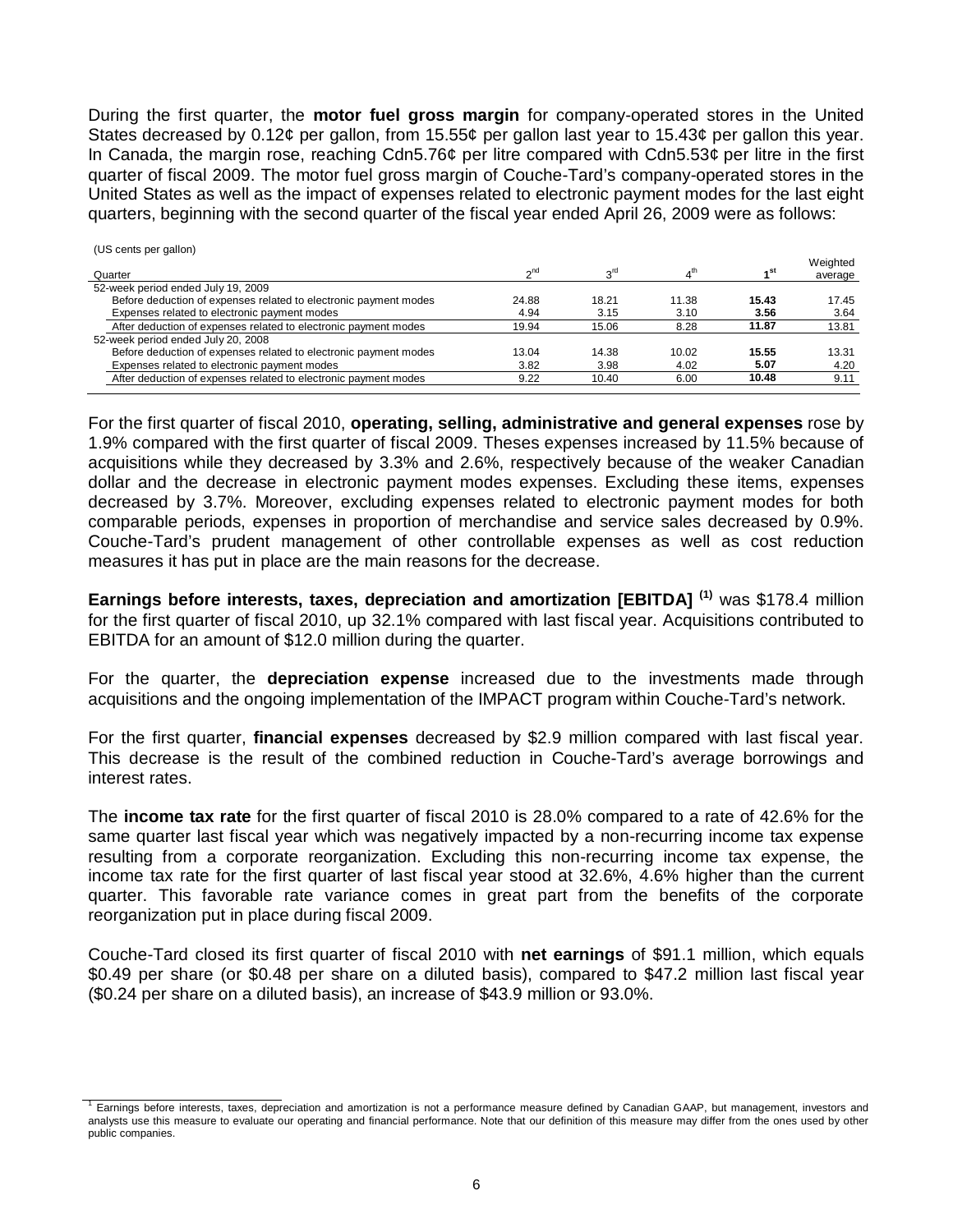## **Liquidity and Capital Resources**

Couche-Tard's sources of liquidity remain unchanged compared with the fiscal year ended April 26, 2009. For further information, please refer to its 2009 Annual Report.

The Company has an interest rate swap agreement, which it entered into in 2004 with a bank. The terms of the agreement remain unchanged compared with the information provided in Couche-Tard's 2009 Annual Report.

With respect to Couche-Tard's capital expenditures, acquisitions and share repurchases carried out in the first quarter of fiscal 2010, they were financed using available cash flow. The Company expects that its cash available from operations together with borrowings available under its revolving unsecured credit facilities, as well as potential sale and leaseback transactions, will meet its liquidity needs in the foreseeable future.

Couche-Tard's credit facilities have not changed with respect to their terms of use since April 26, 2009. As at July 19, 2009, \$413.8 million of the Company's term revolving unsecured operating credits had been used (\$360.0 million for the US dollars portion and \$53.8 million for the Canadian dollars portion). The weighted average effective interest rate was 0.93% for the US dollar portion and 0.99% for the Canadian dollars portion. In addition, standby letters of credit in the amount of Cdn\$0.9 million and \$18.3 million were outstanding as at July 19, 2009. Couche-Tard also has a \$350.3 million subordinated unsecured debt (nominal value amounting to \$350.0 million, net of attributable financing costs of \$0.7 million, adjusted for the fair value of the interest rate swaps designated as a fair value hedge of the debt), bearing interest at an effective rate of 7.55% (6.60% taking into account the effect of the interest rate swap described above) and maturing in 2013.

## **Selected Consolidated Cash Flow Information**

| (In millions of US dollars)                                           | 12-week periods ended |               |              |  |
|-----------------------------------------------------------------------|-----------------------|---------------|--------------|--|
|                                                                       | July 19, 2009         | July 20, 2008 | Variation \$ |  |
| <b>Operating activities</b>                                           |                       |               |              |  |
| Cash flows $(1)$                                                      | 141.6                 | 95.8          | 45.8         |  |
| Other                                                                 | (63.4)                | (37.6)        | (25.8)       |  |
| Net cash provided by operating activities                             | 78.2                  | 58.2          | 20.0         |  |
| <b>Investing activities</b>                                           |                       |               |              |  |
| <b>Business acquisitions</b>                                          | (61.4)                | (65.1)        | 3.7          |  |
| Purchase of property and equipment, net of proceeds from the disposal |                       |               |              |  |
| of property and equipment                                             | (26.1)                | (32.6)        | 6.5          |  |
| Proceeds from sale and leaseback transactions                         | 3.1                   |               | 3.1          |  |
| Other                                                                 | 0.9                   | (2.9)         | 3.8          |  |
| Net cash used in investing activities                                 | (83.5)                | (100.6)       | 17.1         |  |
| <b>Financing activities</b>                                           |                       |               |              |  |
| Share repurchase                                                      | (28.3)                |               | (28.3)       |  |
| Increase in long-term borrowing                                       | 27.7                  | 29.1          | (1.4)        |  |
| Net cash (used in) from financing activities                          | (0.6)                 | 29.1          | (29.7)       |  |
| Company credit rating                                                 |                       |               |              |  |
| Standard and Poor's                                                   | BB+                   | <b>BB</b>     |              |  |
| Moody's                                                               | Ba1                   | Ba1           |              |  |

1. These cash flows are presented for information purposes only and represent a performance measure used especially in financial circles. They represent cash flows<br>from net earnings, plus depreciation and amortization, los Canadian GAAP and therefore may not be comparable to similar measures presented by other public companies.

**Operating activities** During the first quarter of fiscal 2010, net cash from operating activities reached \$78.2 million, up \$20.0 million from the first quarter of fiscal 2009. This increase is mainly due to higher net earnings during the first quarter of fiscal 2010 compared to the first quarter of fiscal 2009, partially offset by changes in the working capital, including an increase in accounts receivable and inventories resulting from higher motor fuel retail prices and cost compared to the fourth quarter of fiscal 2009.

**Investing activities** During the first quarter of fiscal 2010, investing activities were primarily for the acquisition of 44 company-operated stores for an amount of \$61.4 million and to capital expenditures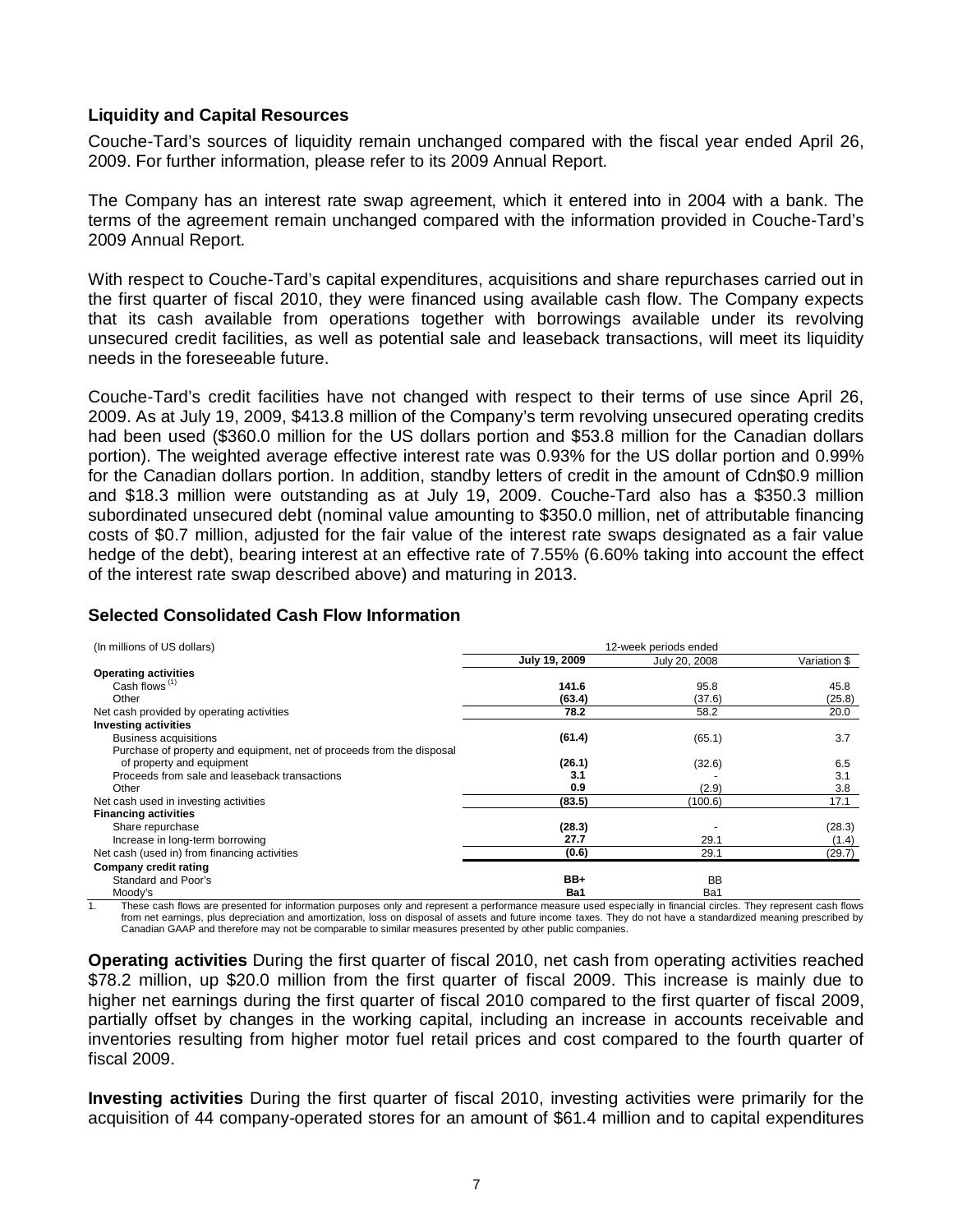for an amount of \$26.1 million. Capital investments were primarily for the replacement of equipment in some of Couche-Tard's stores to enhance its offering of products and services, the addition of new stores as well as the ongoing implementation of the Company's IMPACT program throughout its network.

**Financing activities** During the first quarter of fiscal 2010, Couche-Tard repurchased shares for a total amount of \$28.3 million while the increase in long term debt amounted to \$27.7 million.

## **Financial Position**

As shown by its indebtedness ratios included in the "Selected Consolidated Financial Information" section and our net cash provided by operating activities, Couche-Tard's financial position is excellent.

Total consolidated assets amounted to \$3.4 billion as at July 19, 2009 compared to \$3.3 billion as at April 26, 2009. This increase is the result of four factors:

- 1. The increase in property and equipment mainly resulting from the stores acquired from ExxonMobil;
- 2. The increase in credit and debit cards receivables driven by higher motor fuel retail price compared to the fourth quarter of fiscal 2009 as well as the increase in supplier rebates receivable following the increase in merchandise inventories;
- 3. The increase in motor fuel inventory due to a higher product cost compared to the fourth quarter of fiscal 2009 combined with the increase in in-store merchandise inventory because of the summer season; and
- 4. An overall increase in Canadian and corporate operations assets once translated in U.S. dollars due to a stronger Canadian dollar.

Shareholders' equity amounted to \$1.4 billion as at July 19, 2009, up \$85.2 million compared to April 26, 2009, reflecting net earnings generated over the first quarter and the increase in accumulated other comprehensive income due to the strengthening of the Canadian dollar, partially offset by the share repurchases made during the quarter.

## **Summary of Quarterly Results**

| (In millions of US dollars except for per share data, unaudited)                                                                                                                                 | 12-week<br>period<br>ended<br><b>July 19,</b><br>2009 |                |                 | 52-week period ended April 26, 2009 |                 | Extract from the 52-week period | ended April 27, 2008 |          |
|--------------------------------------------------------------------------------------------------------------------------------------------------------------------------------------------------|-------------------------------------------------------|----------------|-----------------|-------------------------------------|-----------------|---------------------------------|----------------------|----------|
| Quarter                                                                                                                                                                                          | 4st                                                   | $4^{\text{m}}$ | $3^{\text{rd}}$ | $2^{na}$                            | 4 <sup>St</sup> | $4^{\rm m}$                     | $3^{\mathsf{rd}}$    | $2^{na}$ |
| Weeks                                                                                                                                                                                            | 12 weeks                                              | 12 weeks       | 16 weeks        | 12 weeks                            | 12 weeks        | 12 weeks                        | 16 weeks             | 12 weeks |
| Revenues                                                                                                                                                                                         | 3,675.1                                               | 2.994.0        | 3,911.7         | 4,556.4                             | 4.319.0         | 3,705.8                         | 4,590.9              | 3,499.8  |
| Income before depreciation and amortization of property and<br>equipment and other assets, financial expenses and income<br>taxes<br>Depreciation and amortization of property and equipment and | 178.4                                                 | 105.0          | 168.1           | 179.7                               | 135.0           | 63.7                            | 130.6                | 135.2    |
| other assets                                                                                                                                                                                     | 45.0                                                  | 42.6           | 56.4            | 41.1                                | 42.9            | 39.9                            | 53.8                 | 41.1     |
| Operating income                                                                                                                                                                                 | 133.4                                                 | 62.4           | 111.7           | 138.6                               | 92.1            | 23.8                            | 76.8                 | 94.1     |
| Financial expenses                                                                                                                                                                               | 6.9                                                   | 6.8            | 10.3            | 9.3                                 | 9.8             | 9.1                             | 16.7                 | 13.8     |
| Net earnings                                                                                                                                                                                     | 91.1                                                  | 38.0           | 71.1            | 97.6                                | 47.2            | 15.5                            | 50.5                 | 54.2     |
| Net earnings per share                                                                                                                                                                           |                                                       |                |                 |                                     |                 |                                 |                      |          |
| Basic                                                                                                                                                                                            | \$0.49                                                | \$0.20         | \$0.37          | \$0.50                              | \$0.24          | \$0.08                          | \$0.25               | \$0.27   |
| <b>Diluted</b>                                                                                                                                                                                   | \$0.48                                                | \$0.20         | \$0.36          | \$0.49                              | \$0.24          | \$0.08                          | \$0.24               | \$0.26   |

## **Outlook**

In the course of fiscal year 2010, Couche-Tard expects to pursue its investments with caution in order to, amongst other things, deploy its IMPACT program. Given the economic climate and its attractive access to capital, the Company is well positioned to realize acquisitions and create value. However, the Company will continue to exercise patience in order to benefit from a fair price in view of current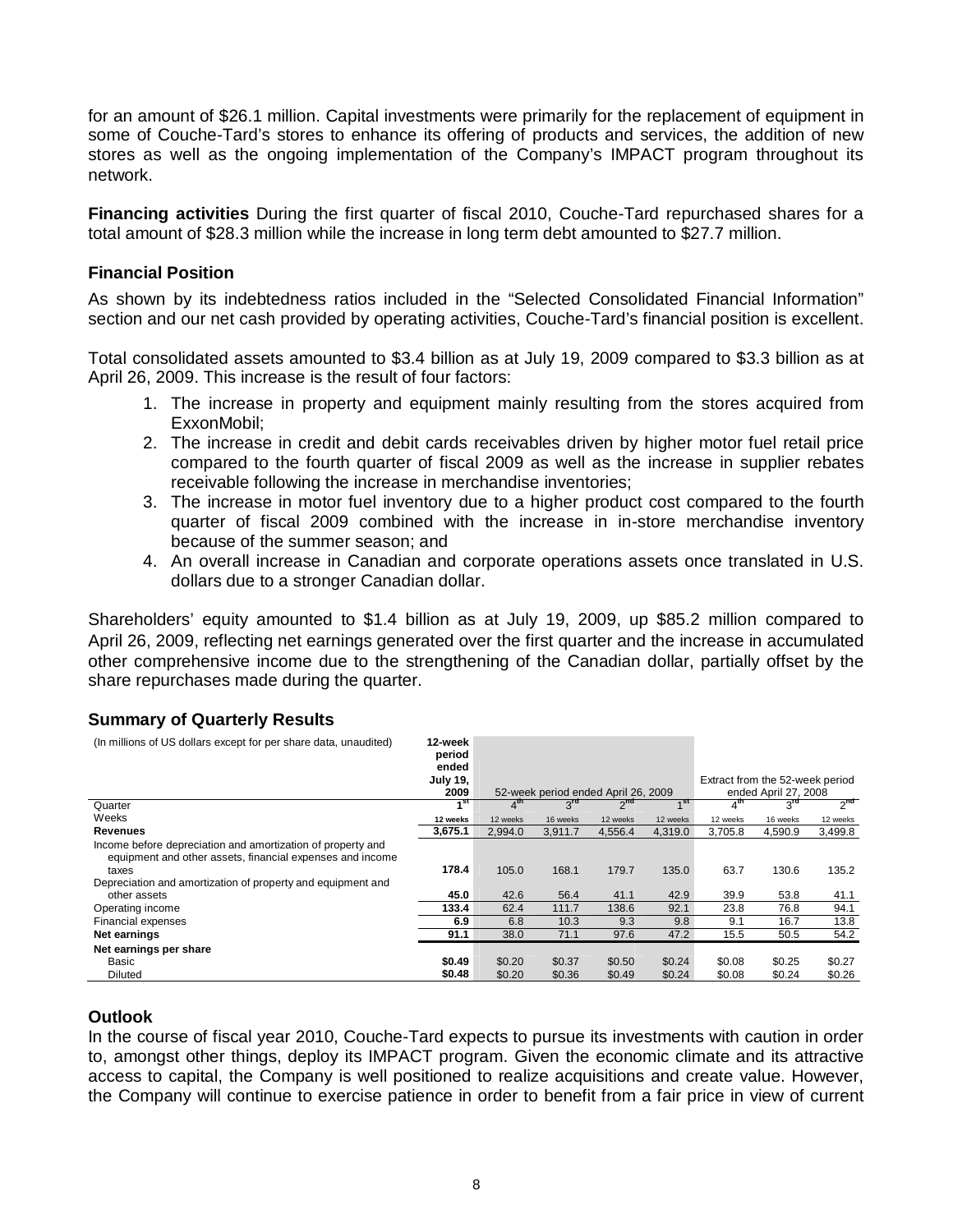market conditions. Couche-Tard also intends to keep an ongoing focus on its supply terms and operating expenses.

Finally, in line with its business model, Couche-Tard intends to continue to focus its resources on the sale of fresh products and on innovation, including the introduction of new products and services, in order to satisfy the needs of its large clientele.

August 25, 2009

### **Profile**

Alimentation Couche-Tard Inc. is the leader in the Canadian convenience store industry. In North America, Couche-Tard is the second largest independent convenience store operator (whether integrated with a petroleum company or not) in terms of number of stores. Couche-Tard currently has a network of 5,906 convenience stores, 4,122 of which include motor fuel dispensing, located in 11 large geographic markets, including eight in the United States covering 43 states and the District of Columbia and three in Canada covering ten provinces. More than 52,000 people are employed throughout Couche-Tard's retail convenience network and service centers.

### **Source**

**Raymond Paré**, Vice-President and Chief Financial Officer

Tel: (450) 662-6632 ext. 4607

### **investor.relations@couche-tard.com**

The statements set forth in this press release, which describes Couche-Tard's objectives, projections, estimates, expectations or forecasts, may constitute forward-looking statements within the meaning of securities legislation. Positive or negative verbs such as "plan", "evaluate", "estimate", "believe" and other related expressions are used to identify such statements. Couche-Tard would like to point out that, by their very nature, forward-looking statements involve risks and uncertainties such that its results, or the measures it adopts, could differ materially from those indicated or underlying these statements, or could have an impact on the degree of realization of a particular projection. Major factors that may lead to a material difference between Couche-Tard's actual results and the projections or expectations set forth in the forward-looking statements include the effects of the integration of acquired businesses and the ability to achieve projected synergies, fluctuations in margins on motor fuel sales, competition in the convenience store and retail motor fuel industries, exchange rate variations, and such other risks as described in detail from time to time in the reports filed by Couche-Tard with securities authorities in Canada and the United States. Unless otherwise required by applicable securities laws, Couche-Tard disclaims any intention or obligation to update or revise any forward-looking statements, whether as a result of new information, future events or otherwise. The forward-looking information in this release is based on information available as of the date of the release.

### **Webcast on August 25, 2009 at 3:30 P.M. (EST)**

Couche-Tard invites analysts known to the Company to send their two questions in advance to its management, before 1:30 P.M. (EST) on August 25, 2009.

Financial analysts and investors who wish to listen to the webcast on Couche-Tard's results which will take place online on August 25, 2009 at 3:30 P.M. (EST) can do so by accessing the Company's website at www.couche-tard.com and by clicking on the corporate presentations link of the investor relations section. For those who will not be able to listen to the live presentation, the recording of the webcast will be available on the Company's website for a period of 90 days.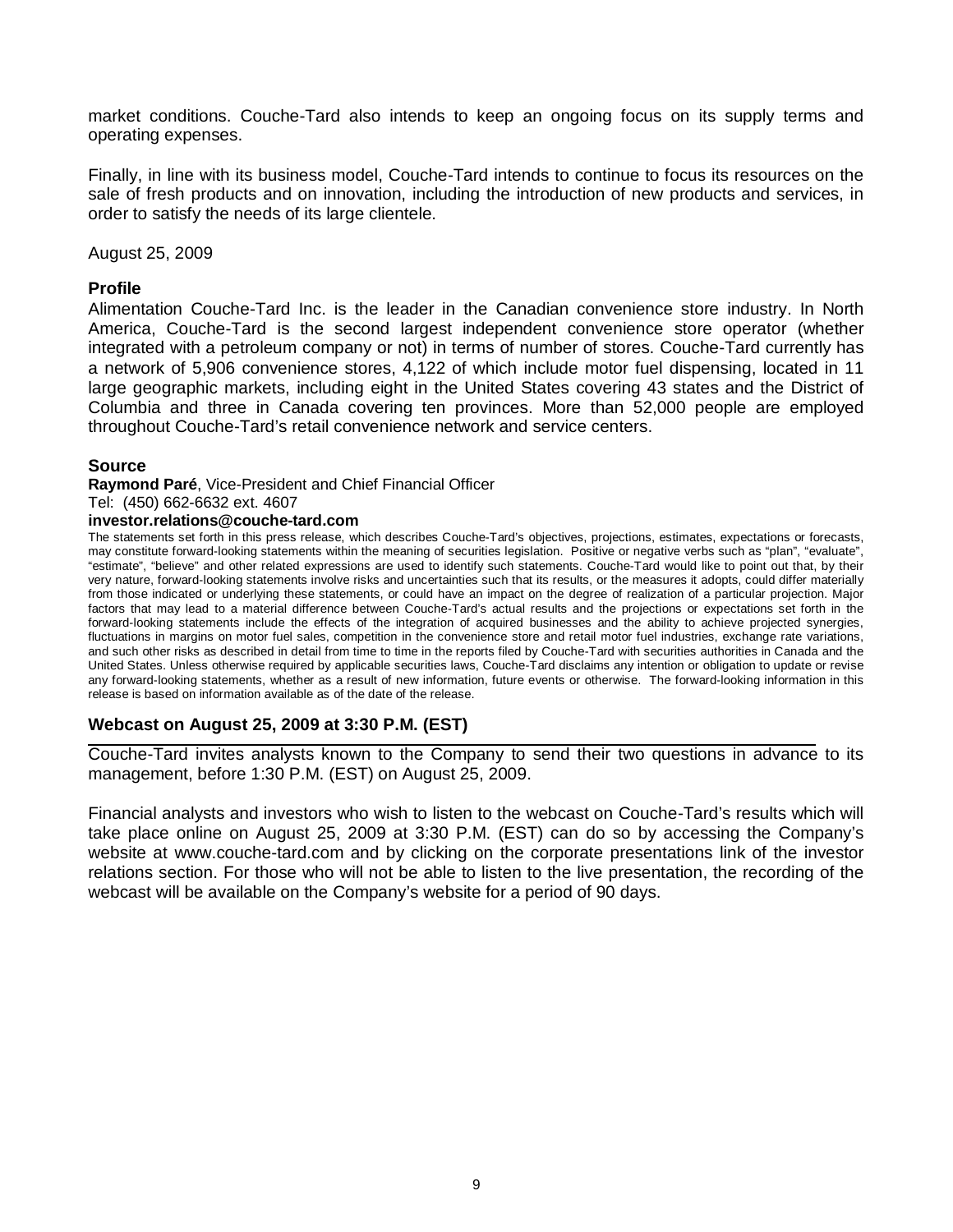### **CONSOLIDATED STATEMENTS OF EARNINGS**

(in millions of US dollars, except per share amounts, unaudited)

| For the 12-week periods ended                                | <b>July 19,</b><br>2009 | <b>July 20,</b><br>2008 |
|--------------------------------------------------------------|-------------------------|-------------------------|
|                                                              |                         |                         |
| <b>Revenues</b>                                              | 3,675.1                 | 4,319.0                 |
| Cost of sales (excluding depreciation and amortization of    |                         |                         |
| property and equipment and other assets as shown separately  |                         |                         |
| below)                                                       | 3,065.7                 | 3,760.9                 |
| <b>Gross profit</b>                                          | 609.4                   | 558.1                   |
| Operating, selling, administrative and general expenses      | 431.0                   | 423.1                   |
| Depreciation and amortization of property and equipment and  |                         |                         |
| other assets                                                 | 45.0                    | 42.9                    |
|                                                              | 476.0                   | 466.0                   |
| Operating income                                             | 133.4                   | 92.1                    |
| Financial expenses                                           | 6.9                     | 9.8                     |
| Earnings before income taxes                                 | 126.5                   | 82.3                    |
| Income taxes                                                 | 35.4                    | 35.1                    |
| Net earnings                                                 | 91.1                    | 47.2                    |
| Net earnings per share (Note 4)                              |                         |                         |
| Basic                                                        | 0.49                    | 0.24                    |
| Diluted                                                      | 0.48                    | 0.24                    |
| Weighted average number of shares (in thousands)             | 186,201                 | 196,727                 |
| Weighted average number of shares - diluted (in thousands)   | 189,979                 | 200,684                 |
| Number of shares outstanding at end of period (in thousands) | 185,233                 | 196,731                 |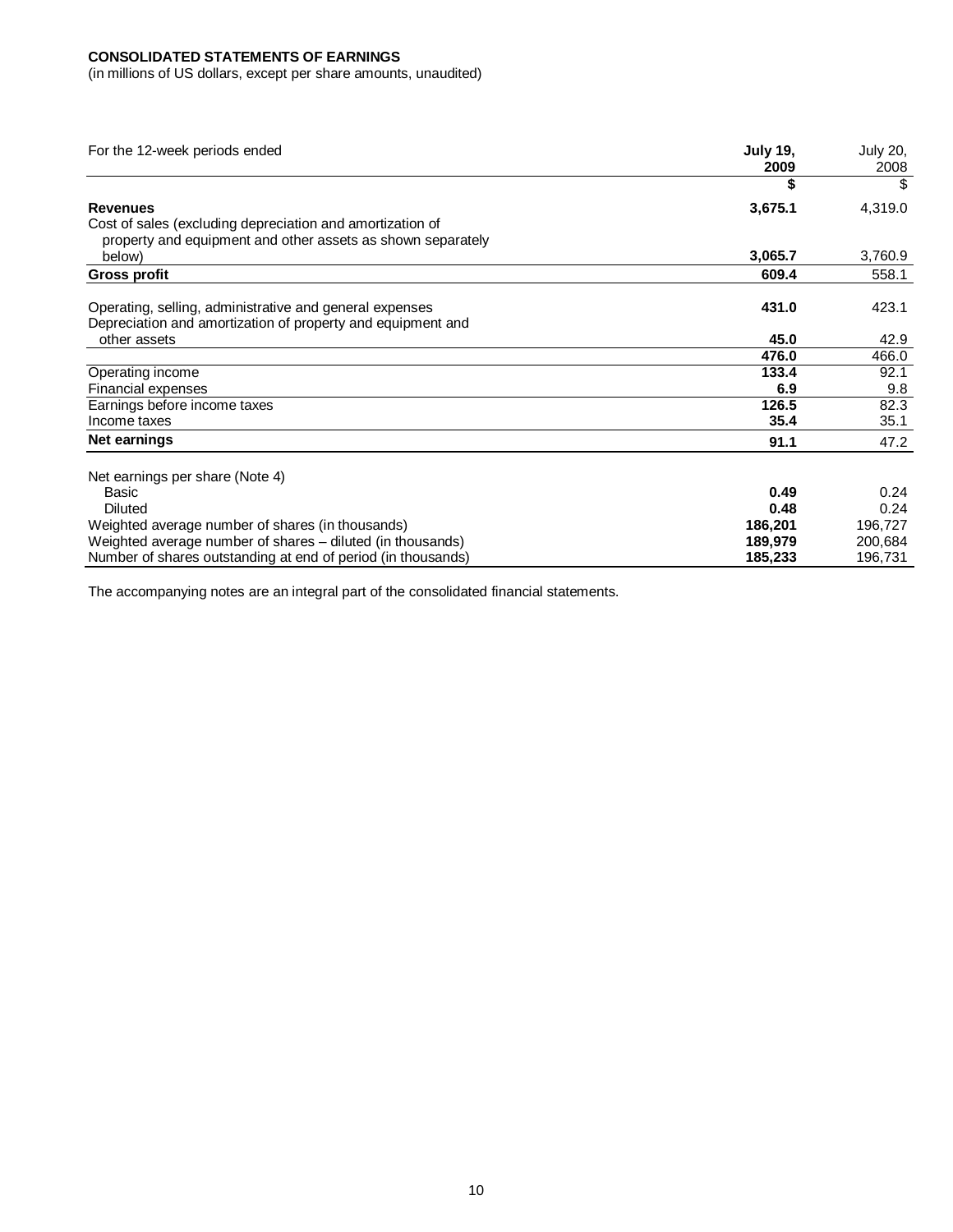### **CONSOLIDATED STATEMENTS OF CHANGES IN SHAREHOLDERS' EQUITY**

(in millions of US dollars, unaudited)

| For the 12-week period ended                  |         |                    |                 |                    | <b>July 19, 2009</b> |
|-----------------------------------------------|---------|--------------------|-----------------|--------------------|----------------------|
|                                               |         |                    |                 | <b>Accumulated</b> |                      |
|                                               |         |                    |                 | other              |                      |
|                                               | Capital | <b>Contributed</b> | <b>Retained</b> | comprehensive      | Shareholders'        |
|                                               | stock   | surplus            | earnings        | income             | equity               |
|                                               | \$      | \$                 | S               | \$                 | \$                   |
| Balance, beginning of period                  | 329.1   | 17.7               | 932.6           | 46.6               | 1,326.0              |
| Comprehensive income:                         |         |                    |                 |                    |                      |
| Net earnings                                  |         |                    | 91.1            |                    | 91.1                 |
| Change in cumulative translation              |         |                    |                 |                    |                      |
| adjustments <sup>(1)</sup>                    |         |                    |                 | 25.0               | 25.0                 |
| Change in fair value of a financial           |         |                    |                 |                    |                      |
| instrument designated as a cash flow          |         |                    |                 |                    |                      |
| hedge                                         |         |                    |                 | 0.5                | 0.5                  |
| Comprehensive income for the period           |         |                    |                 |                    | 116.6                |
| <b>Dividends</b>                              |         |                    | (6.0)           |                    | (6.0)                |
| Stock-based compensation expense (note 6)     |         | 0.4                |                 |                    | 0.4                  |
| Repurchase and cancellation of shares         | (5.7)   |                    |                 |                    | (5.7)                |
| Excess of acquisition cost over book value of |         |                    |                 |                    |                      |
| Class A multiple voting shares and Class B    |         |                    |                 |                    |                      |
| subordinate voting shares repurchased         |         |                    |                 |                    |                      |
| and cancelled                                 |         |                    | (20.1)          |                    | (20.1)               |
| Balance, end of period                        | 323.4   | 18.1               | 997.6           | 72.1               | 1,411.2              |
|                                               |         |                    |                 |                    |                      |

| For the 12-week period ended              |         |             |          |               | July 20, 2008 |
|-------------------------------------------|---------|-------------|----------|---------------|---------------|
|                                           |         |             |          | Accumulated   |               |
|                                           |         |             |          | other         |               |
|                                           | Capital | Contributed | Retained | comprehensive | Shareholders' |
|                                           | stock   | surplus     | earnings | income        | equity        |
|                                           |         | S           |          |               | \$            |
| Balance, beginning of period              | 348.8   | 15.6        | 775.0    | 114.3         | 1,253.7       |
| Comprehensive income:                     |         |             |          |               |               |
| Net earnings                              |         |             | 47.2     |               | 47.2          |
| Change in cumulative translation          |         |             |          |               |               |
| adjustments <sup>(1)</sup>                |         |             |          | 2.2           | 2.2           |
| Comprehensive income for the period       |         |             |          |               | 49.4          |
| <b>Dividends</b>                          |         |             | (6.8)    |               | (6.8)         |
| Stock-based compensation expense (note 6) |         | 0.8         |          |               | 0.8           |
| Balance, end of period                    | 348.8   | 16.4        | 815.4    | 116.5         | 1.297.1       |

(1) For the 12-week period ended July 19, 2009, these amounts include a gain of \$43.0 (net of income taxes of \$16.7). For the 12-week period ended July 20, 2008 these amounts include a gain of \$5.9 (net of income taxes of \$2.8), These gains and losses arise from the translation of US dollar<br>denominated long-term debt designated as a foreign exchange hedge of the Comp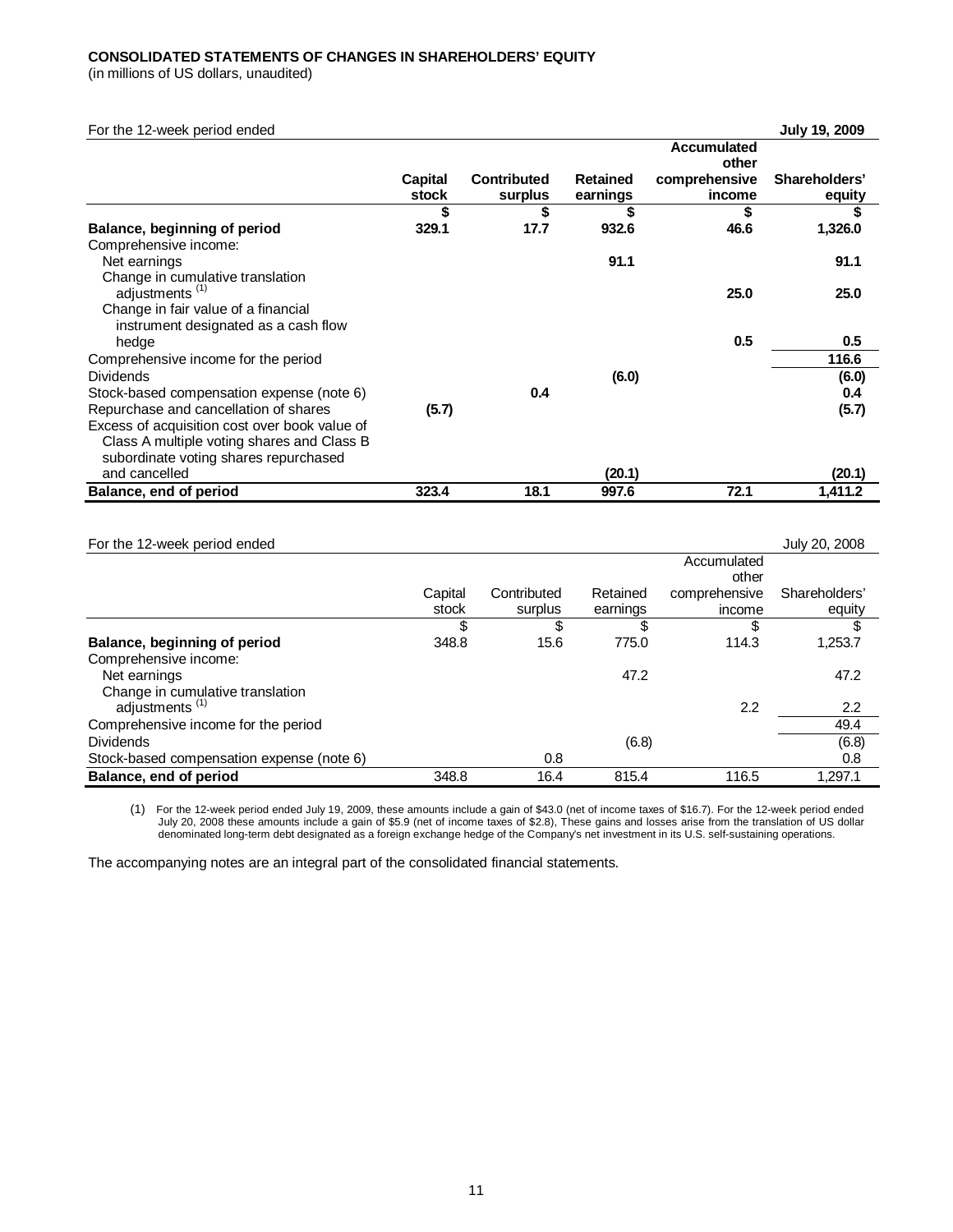## **CONSOLIDATED STATEMENTS OF CASH FLOWS**

(in millions of US dollars, unaudited)

| For the 12-week periods ended                                           | <b>July 19,</b><br>2009 | <b>July 20,</b><br>2008 |
|-------------------------------------------------------------------------|-------------------------|-------------------------|
|                                                                         | \$                      | S                       |
| <b>Operating activities</b>                                             |                         |                         |
| Net earnings                                                            | 91.1                    | 47.2                    |
| Adjustments to reconcile net earnings to net cash provided by operating |                         |                         |
| activities                                                              |                         |                         |
| Depreciation and amortization of property and equipment and other       |                         |                         |
| assets, net of amortization of deferred credits                         | 39.0                    | 38.1                    |
| Future income taxes                                                     | 11.6                    | 9.6                     |
| (Gain) loss on disposal of property and equipment and other assets      | (0.1)                   | 0.9                     |
| Deferred credits                                                        | 2.0                     | 2.3                     |
| Other                                                                   | 4.2                     | 4.4                     |
| Changes in non-cash working capital                                     | (69.6)                  | (44.3)                  |
| Net cash provided by operating activities                               | 78.2                    | 58.2                    |
| <b>Investing activities</b>                                             |                         |                         |
| Business acquisitions (Note 3)                                          | (61.4)                  | (65.1)                  |
| Purchase of property and equipment                                      | (26.1)                  | (35.0)                  |
| Proceeds from disposal of property and equipment and other assets       | 4.7                     | 2.4                     |
| Increase in other assets                                                | (3.8)                   | (2.9)                   |
| Proceeds from sale and leaseback transactions                           | 3.1                     |                         |
| Net cash used in investing activities                                   | (83.5)                  | (100.6)                 |
|                                                                         |                         |                         |
| <b>Financing activities</b><br>Repurchase of shares                     | (28.3)                  |                         |
| Net increase in long-term debt                                          | 27.7                    | 29.1                    |
|                                                                         |                         |                         |
| Net cash (used in) provided by financing activities                     | (0.6)                   | 29.1                    |
| Effect of exchange rate fluctuations on cash and cash equivalents       | 5.0                     | 0.8                     |
| Net decrease in cash and cash equivalents                               | (0.9)                   | (12.5)                  |
| Cash and cash equivalents, beginning of period                          | 173.3                   | 216.0                   |
| Cash and cash equivalents, end of period                                | 172.4                   | 203.5                   |
| <b>Supplemental information:</b>                                        |                         |                         |
| Interest paid                                                           | 13.0                    | 14.3                    |
| Income taxes paid                                                       | 26.8                    | 24.9                    |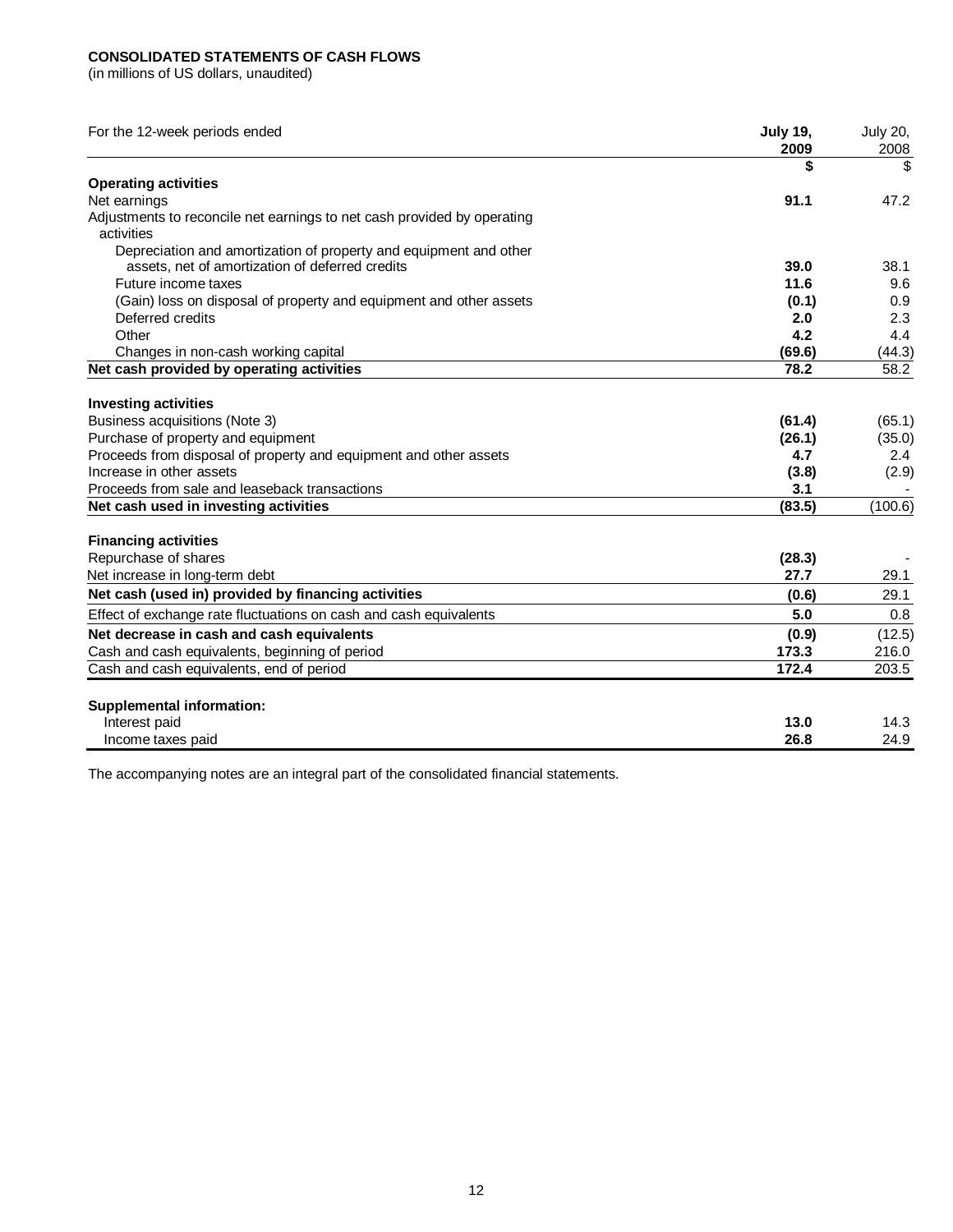### **CONSOLIDATED BALANCE SHEETS**

(in millions of US dollars)

|                                           | As at July 19,<br>2009<br>(unaudited) | As at April 26,<br>2009 |
|-------------------------------------------|---------------------------------------|-------------------------|
|                                           | S                                     | \$                      |
| <b>Assets</b>                             |                                       |                         |
| <b>Current assets</b>                     |                                       |                         |
| Cash and cash equivalents                 | 172.4                                 | 173.3                   |
| Accounts receivable                       | 269.5                                 | 225.4                   |
| Inventories                               | 443.5                                 | 400.3                   |
| Prepaid expenses                          | 22.1                                  | 8.5                     |
| Future income taxes                       | 37.4                                  | 37.0                    |
|                                           | 944.9                                 | 844.5                   |
| Property and equipment                    | 1,844.1                               | 1,789.4                 |
| Goodwill                                  | 398.4                                 | 384.8                   |
| Trademarks and licenses                   | 173.8                                 | 172.0                   |
| Deferred charges                          | 10.6                                  | 10.9                    |
| Other assets                              | 52.8                                  | 49.8                    |
| Future income taxes                       | 6.3                                   | 4.5                     |
|                                           | 3,430.9                               | 3,255.9                 |
| Liabilities<br><b>Current liabilities</b> |                                       |                         |
| Accounts payable and accrued liabilities  | 793.9                                 | 758.1                   |
| Income taxes payable                      | 25.8                                  | 26.3                    |
| Future income taxes                       | 0.9                                   | 0.7                     |
| Current portion of long-term debt         | 2.8                                   | 3.9                     |
|                                           | 823.4                                 | 789.0                   |
| Long-term debt                            | 776.8                                 | 745.3                   |
| Deferred credits and other liabilities    | 264.2                                 | 259.0                   |
| Future income taxes                       | 155.3                                 | 136.6                   |
|                                           | 2,019.7                               | 1,929.9                 |
| Shareholders' equity                      |                                       |                         |
| Capital stock                             | 323.4                                 | 329.1                   |
| Contributed surplus                       | 18.1                                  | 17.7                    |
| Retained earnings                         | 997.6                                 | 932.6                   |
| Accumulated other comprehensive income    | 72.1                                  | 46.6                    |
|                                           | 1,411.2                               | 1,326.0                 |
|                                           | 3,430.9                               | 3,255.9                 |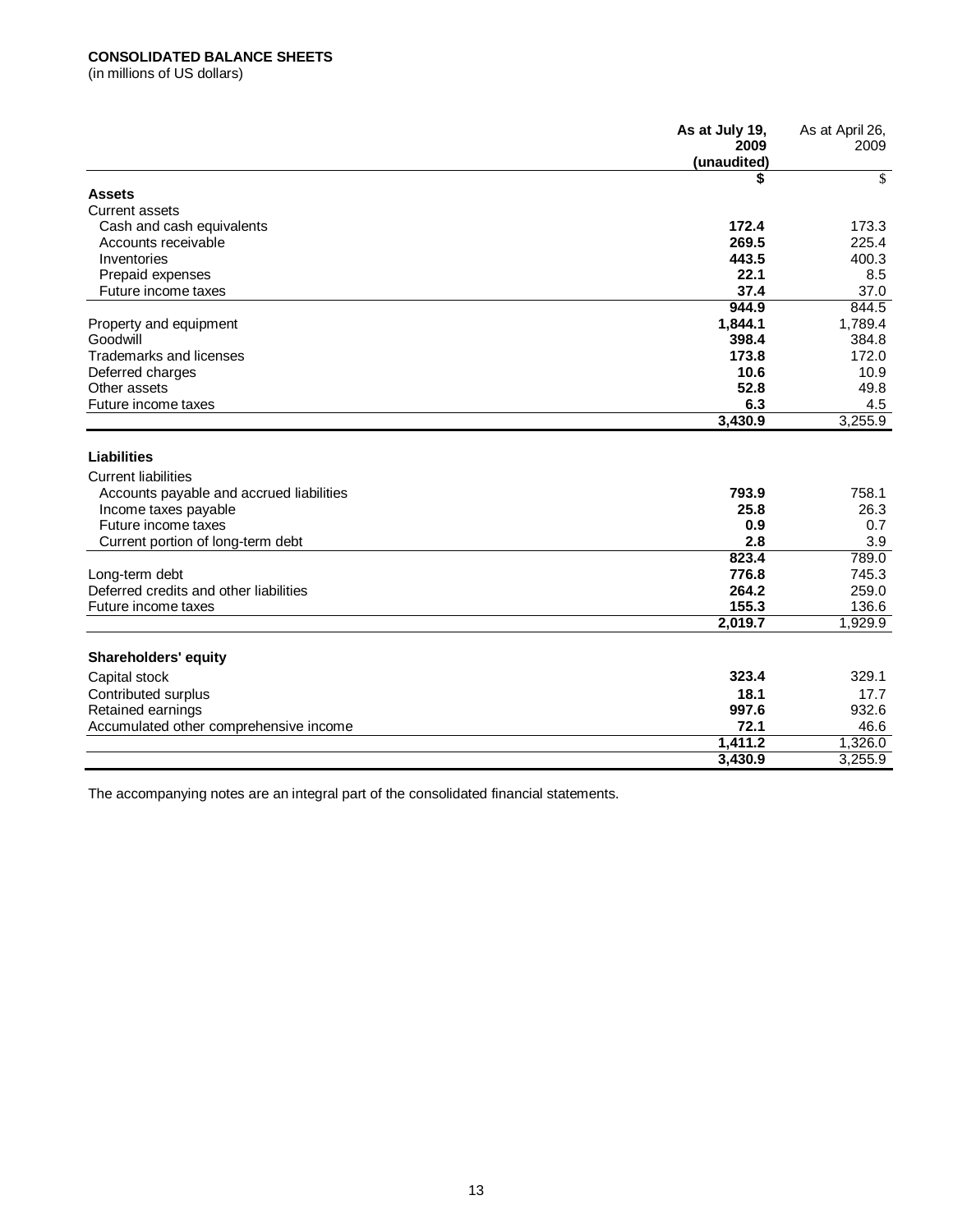(in millions of US dollars, except per share and stock option data, unaudited)

#### **1. CONSOLIDATED FINANCIAL STATEMENTS PRESENTATION**

The unaudited interim consolidated financial statements have been prepared by the Company in accordance with Canadian generally accepted accounting principles (Canadian GAAP) and have not been subject to a review engagement by the Company's external auditors. These consolidated financial statements were prepared in accordance with the same accounting policies and methods as the audited annual consolidated financial statements for the year ended April 26, 2009, with the exception of the accounting changes described in Note 2 below. The unaudited interim consolidated financial statements do not include all the information for complete financial statements and should be read in conjunction with the audited annual consolidated financial statements and notes thereto in the Company's 2009 Annual Report (the 2009 Annual Report). The results of operations for the interim periods presented do not necessarily reflect results expected for the full year. The Company's business follows a seasonal pattern. The busiest period is the first half-year of each fiscal year, which includes summer's sales.

#### **2. ACCOUNTING CHANGES**

#### **Goodwill and Intangible Assets**

On April 27, 2009, the Company adopted Canadian Institute of Chartered Accountants (CICA) Handbook Section 3064 "Goodwill and Intangible Assets", replacing Section 3062 "Goodwill and Other Intangible Assets" and Section 3450 "Research and Development Costs". The new Section establishes standards for the recognition, measurement, presentation and disclosure of goodwill subsequent to its initial recognition and of intangible assets by profit-oriented enterprises. Standards relating to goodwill are unchanged from the standards included in the previous Section 3062. The adoption of this new Section had no impact on the Company's consolidated financial statements.

#### **3. BUSINESS ACQUISITIONS**

On May 28, 2009, the Company purchased 43 company-operated stores in the Phoenix, Arizona region, United-States from ExxonMobil Corporation. The Company leases the lands and buildings related to nine sites, it owns the building and leases the land for one site, while it owns both these assets for the other sites. Under the same transaction, ExxonMobil also transferred to the Company the "*On the Run*" trademark rights in the United States as well as 444 franchised stores operating under this trademark in the United States.

During the quarter, the Company also acquired one store through a distinct transaction.

These acquisitions were settled for a total cash consideration of \$61.4, including direct acquisition costs. The preliminary allocations of the purchase price of the acquisitions were established based on available information and on the basis of preliminary evaluations and assumptions management believes to be reasonable. Since the Company has not completed its fair value assessment of the net assets acquired for all transactions, the preliminary allocations of certain acquisitions are subject to adjustments to the fair value of the assets and liabilities until the process is completed. The allocations are based on the estimated fair values on the dates of acquisition:

|                                                              | \$   |
|--------------------------------------------------------------|------|
| Tangible assets acquired                                     |      |
| Inventories                                                  | 3.8  |
| Property and equipment                                       | 57.7 |
| Other assets                                                 | 0.1  |
| Total tangible assets                                        | 61.6 |
| Liabilities assumed                                          |      |
| Accounts payable and accrued liabilities                     | 1.0  |
| Deferred credits and other liabilities                       | 0.7  |
| <b>Total liabilities</b>                                     | 1.7  |
| Net tangible assets acquired                                 | 59.9 |
| Intangibles                                                  | 1.3  |
| Goodwill                                                     | 0.2  |
| Total consideration paid, including direct acquisition costs | 61.4 |

The Company expects that approximately \$0.1 of the goodwill related to these transactions will be deductible for tax purposes.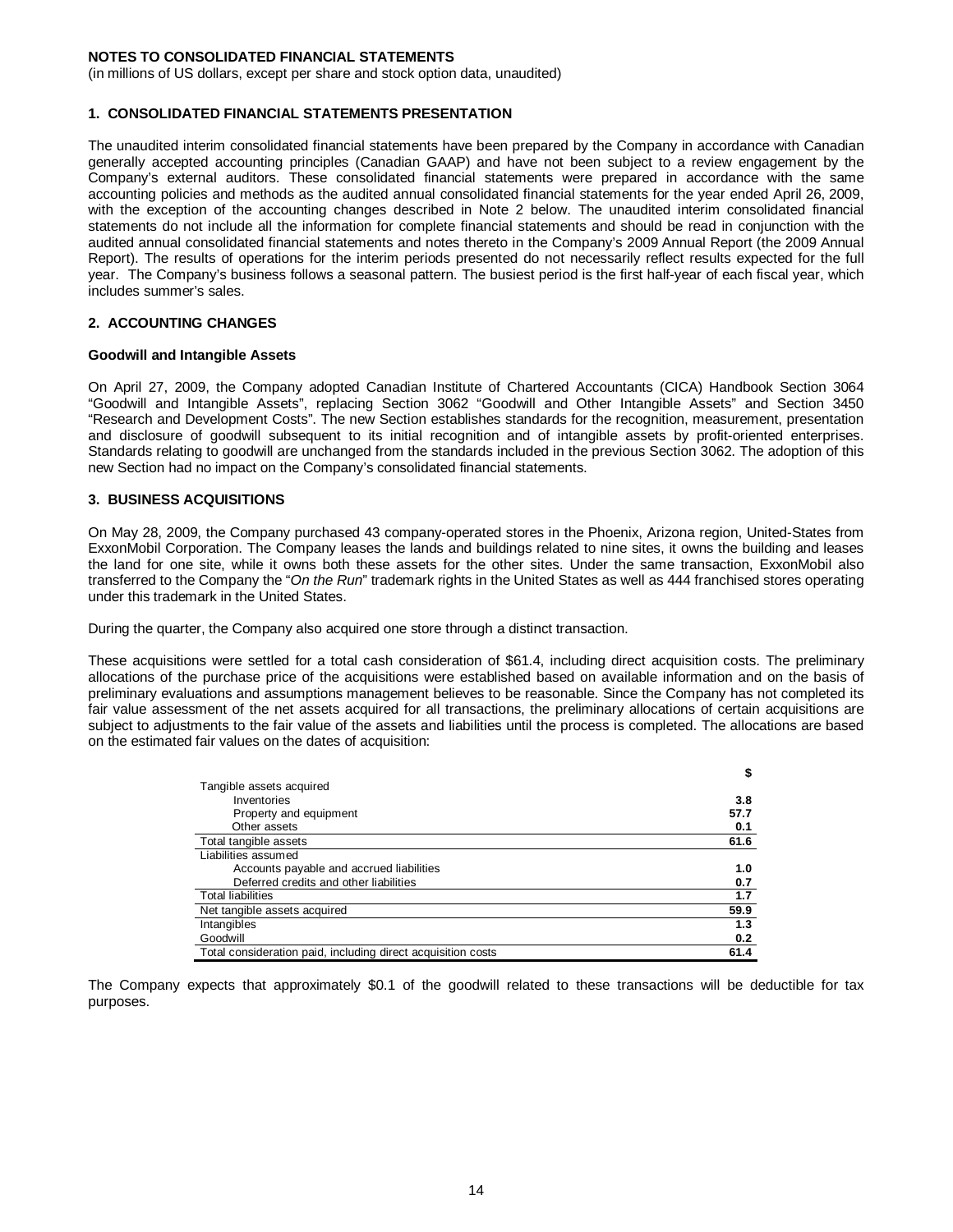(in millions of US dollars, except per share and stock option data, unaudited)

#### **4. NET EARNINGS PER SHARE**

|                                                                  | 12-week period<br>ended July 19, 2009 |                                                               |                                     | 12-week period<br>ended July 20, 2008 |                                                        |                              |  |
|------------------------------------------------------------------|---------------------------------------|---------------------------------------------------------------|-------------------------------------|---------------------------------------|--------------------------------------------------------|------------------------------|--|
|                                                                  | <b>Net</b><br>earnings                | <b>Weighted average</b><br>number of shares<br>(in thousands) | <b>Net</b><br>earnings<br>per share | Net<br>earnings                       | Weighted average<br>number of shares<br>(in thousands) | Net<br>earnings<br>per share |  |
|                                                                  |                                       |                                                               |                                     |                                       |                                                        |                              |  |
| Basic net earnings attributable to<br>Class A and B shareholders | 91.1                                  | 186.201                                                       | 0.49                                | 47.2                                  | 196.727                                                | 0.24                         |  |
| Dilutive effect of stock options                                 |                                       | 3,778                                                         | 0.01                                |                                       | 3.957                                                  |                              |  |
| Diluted net earnings available for<br>Class A and B shareholders | 91.1                                  | 189,979                                                       | 0.48                                | 47.2                                  | 200.684                                                | 0.24                         |  |

A total of 1,719,775 stock options are excluded from the calculation of the diluted net earnings per share due to their antidilutive effect for the 12-week period ended July 19, 2009. There are 1,599,839 stocks options excluded from the calculation for the 12-week period ended July 20, 2008.

#### **5. CAPITAL STOCK**

As at July 19, 2009, the Company has 53,708,112 (53,881,212 as at July 20, 2008) issued and outstanding Class A multiple voting shares each comprising ten votes per share and 131,524,524 (142,849,776 as at July 20, 2008) outstanding Class B subordinate voting shares each comprising one vote per share.

On August 8, 2008, the Company implemented a share repurchase program which allows to repurchase up to 2,693,860 Class A multiple voting shares (representing 5.0% of the 53,877,212 Class A multiple voting shares issued and outstanding as at July 29, 2008) and up to 14,031,210 Class B subordinate voting shares (representing 10.0% of the 140,312,108 Class B subordinate voting shares of the public float, as defined by applicable rules, as at July 29, 2008). When making such repurchases, the number of issued and outstanding Class A multiple voting shares and Class B subordinate voting shares is reduced and the proportionate interest of the shareholders in the share capital of the Company is increased on a pro rata basis. All shares repurchased under the share repurchase program are cancelled upon repurchase. During the 12-week period ended July 19, 2009, the Company has repurchased under this program a total of 2,300 Class A multiple voting shares at an average cost of Cdn\$13.19 and 2,445,700 Class B subordinate voting shares at an average cost of Cdn\$13.20. On a cumulative basis since the implementation of the program, the Company has repurchased a total of 17,600 Class A multiple voting shares at an average cost of Cdn\$13.18 and 9,929,100 Class B subordinate voting shares at an average cost of Cdn\$13.07.

### **6. STOCK-BASED COMPENSATION AND OTHER STOCK-BASED PAYMENTS**

#### *Stock options*

As at July 19, 2009, 8,759,703 stock options for the purchase of Class B subordinate voting shares are outstanding (9,002,239 as at July 20, 2008). These stock options can be gradually exercised at various dates until May 1, 2019, at an exercise price varying from Cdn\$2.38 to Cdn\$25.71. One series of 15,000 stock options at an exercise price of Cdn\$13.15 was granted since the beginning of the fiscal year.

For the 12-week period ended July 19, 2009, the stock-based compensation costs amount to \$0.4. For the 12-week period ended July 20, 2008, the stock-based compensation costs amount to \$0.8.

The fair value of stock options granted is estimated at the grant date using the Black & Scholes option pricing model on the basis of the following assumptions for the stock options granted during the period:

- □ risk-free interest rate of 2.56%;
- **a** expected life of 8 years;
- expected volatility of 33%;
- □ expected quarterly dividend of Cdn\$0.035 per share.

The weighted average fair value of stock options granted since the beginning of the year is Cdn\$4.67 (Cdn\$5.63 as at July 20, 2008). A description of the Company's stock-based compensation plan is included in Note 20 of the consolidated financial statements presented in the 2009 Annual Report.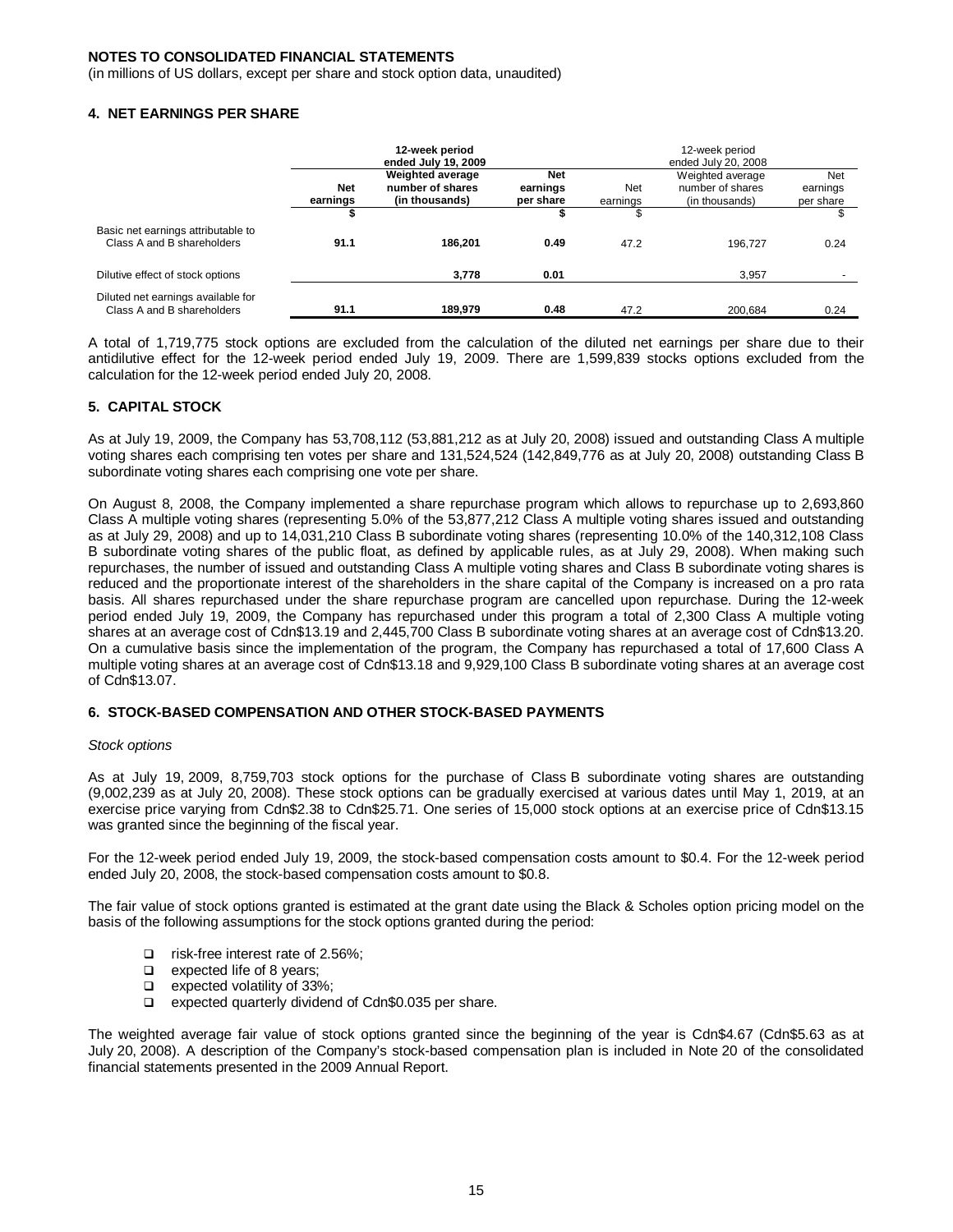(in millions of US dollars, except per share and stock option data, unaudited)

#### *Phantom stock units*

On May 1<sup>st</sup>, 2009, the Company implemented a Phantom Stock Unit (the "PSU") Plan allowing the Board of Directors, through its Human Resources and Corporate Governance Committee, to grant PSUs, to the officers and selected key employees of the Company (the "Participants"). A PSU is a notional unit, which value is based on the weighted average reported closing price for a board lot of the Company's Class B subordinated voting share (the "Class B share") on the Toronto Stock Exchange for the five trading days immediately preceding the grant date. The PSU provides the Participant with the opportunity to earn a cash award equal to the fair market value of the Company's Class B shares on the open market of the Toronto Stock Exchange upon vesting of the PSU. Each PSU initially granted vest no later than one day prior to the third anniversary of the grant date subject namely to the achievement of performance objectives of the Company, based on external and internal benchmarks, over a three-year performance period. PSUs are not dilutive since they are solely payable in cash.

The PSU compensation cost and the related liability are recorded on a straight-line basis over the corresponding vesting period based on the fair market value of Class B shares and the best estimate of the number of PSUs that will ultimately be paid. The liability is adjusted periodically to reflect any variation in the fair market value of the Class B shares. For the 12 week period ended July 19, 2009, the Company granted 189,247 PSUs and the compensation costs amount to \$0.2. As at July 19, 2009, 189,247 PSUs were outstanding. On the consolidated balance sheet, the obligation related to the PSU Plan is recorded in deferred credit and other liabilities.

To manage current and forecasted risk related to changes in the fair market value of the PSUs granted by the Company, the Company has entered into a financial arrangement with an investment grade financial institution. The financial arrangement includes a total return swap with an underlying representing 189,247 Class B shares (the "Instrument"). The Instrument is recorded at fair market value on the consolidated balance sheet under other assets. The financial arrangement will be adjusted as needed to reflect new awards and/or settlements of PSUs.

The Company has documented and identified the Instrument as a cash flow hedge of the anticipated cash settlement transaction related to the granted PSUs. The Company has determined that the instrument is an effective hedge at the time of the establishment of the hedge and for the duration of the Instrument. The changes in the fair value of the instrument are initially recorded in consolidated other comprehensive income and subsequently reclassified to consolidated net earnings in the same period the recording of the change in the fair value of the PSUs affects consolidated net earnings. Should a portion of the hedge become ineffective or should the Company come to expect at any time that all or a portion of the gain or loss on the instrument previously recorded in other comprehensive income will not be recovered in future periods, it would reclassify immediately into consolidated net earnings the gain or loss on the instrument related to the ineffective portion of the hedge or that is no longer expected to be recovered. As at July 19, 2009, the fair value of the Instrument was \$0.5.

#### **7. EMPLOYEE FUTURE BENEFITS**

For the 12-week period ended July 19, 2009, the Company's total net pension expense included in its consolidated statement of earnings amounts to \$2.1. For the corresponding 12-week period ended July 20, 2008, the expense is \$1.5. The Company's pension plans are described in Note 21 of the consolidated financial statements presented in the 2009 Annual Report.